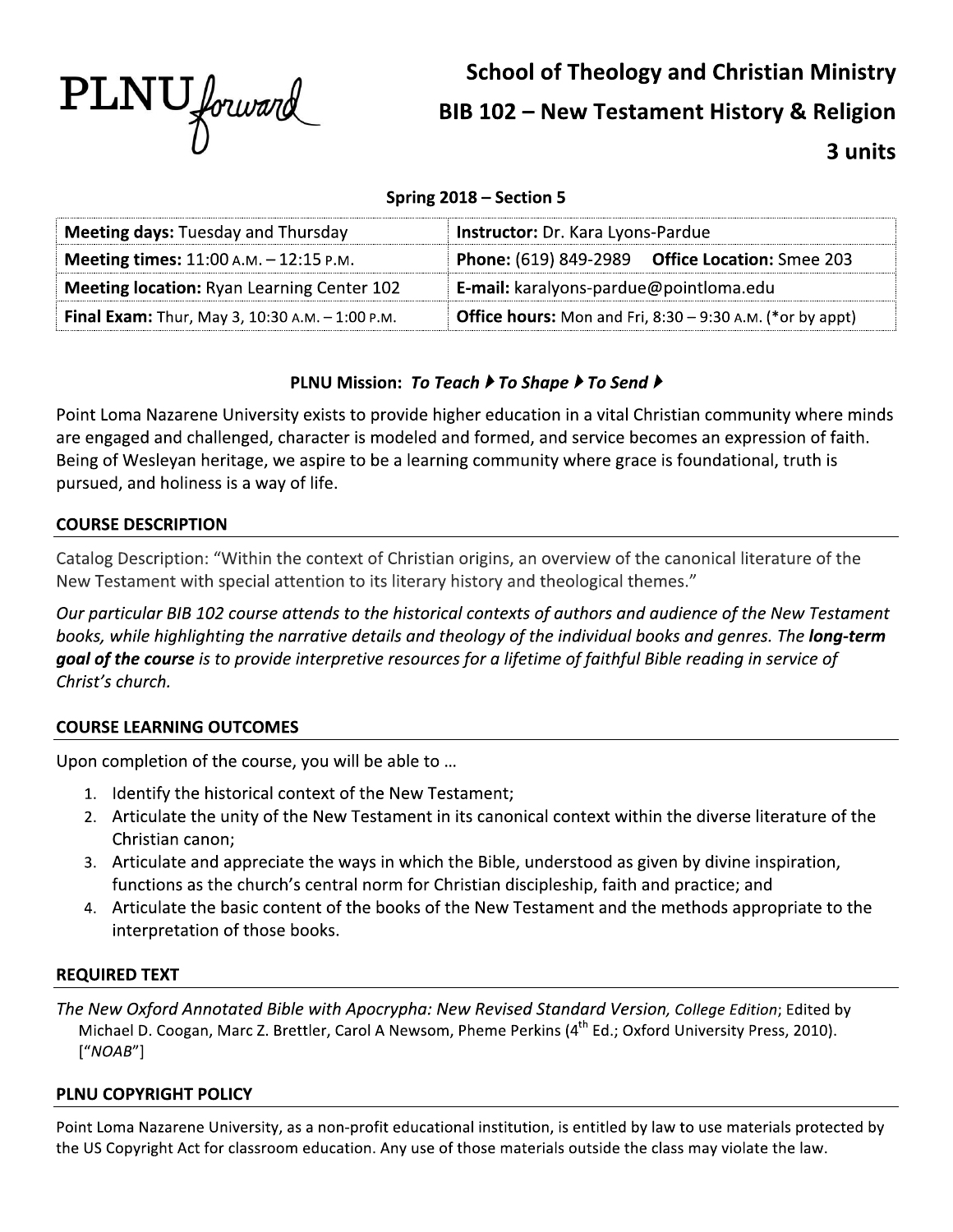## PLNU ACADEMIC HONESTY POLICY

Students should demonstrate academic honesty by doing original work and by giving appropriate credit to the ideas of others. Academic dishonesty is the act of presenting information, ideas, and/or concepts as one's own when in reality they are the results of another person's creativity and effort. A faculty member who believes a situation involving academic dishonesty has been detected may assign a failing grade for that assignment or examination, or, depending on the seriousness of the offense, for the course. Faculty should follow and students may appeal using the procedure in the university Catalog. See Academic Policies for definitions of kinds of academic dishonesty and for further policy information. Dr. Lyons-Pardue believes that when a student commits academic dishonesty—cheating or plagiarizing he/she insults the professor and betrays his/her peers. Worse damage is done to the student's own character and education. The outcome may be the highest penalties for the offense.

## PLNU ACADEMIC ACCOMMODATIONS POLICY

If you have a diagnosed disability, please contact PLNU's Disability Resource Center (DRC) within the first two weeks of class to demonstrate need and to register for accommodation by phone at 619-849-2486 or by e-mail at DRC@pointloma.edu. See Disability Resource Center for additional information.

## PLNU ATTENDANCE AND PARTICIPATION POLICY

Standard Policy: Regular and punctual attendance at all classes is considered essential to optimum academic achievement. If the student is absent from more than 10 percent of class meetings (in this class, 3 or more), the faculty member can file a written report which may result in de-enrollment. If the absences exceed 20 percent (6 absences), the student may be de-enrolled without notice until the university drop date or, after that date, receive the appropriate grade for their work and participation. See Academic Policies in the Undergraduate Academic Catalog.

Course-specific Policy: In this course, every session will include quizzes (occasionally other ways of assigning credit), usually at the very start of class, which will provide attendance records and incentive for timely attendance. Aside from ONE FREE EXCUSED ABSENCE, only absences with a Provost-approved excuse or a doctor's note will be eligible for make-up work. If a student misses a class session for a school-approved reason, s/he must notify the professor in advance and take the responsibility of initiating the make-up quiz. If a student needs to leave class for any reason before the end of the official class session, s/he will need to sign out and will not receive credit for the day's quiz (with very rare exceptions). It is still advised to take the quiz as a check of reading comprehension, even if the score is forfeited.

## **INCOMPLETES AND LATE ASSIGNMENTS**

All assignments are to be submitted/turned in by the beginning of the class session when they are due, including assignments posted in Canvas. If a student misses a class session for a school-approved reason (See Attendance below), s/he must notify the professor in advance and take the responsibility of initiating the make-up quiz. If a student misses a class session for a school-approved reason (See Attendance below), s/he must notify the professor in advance and take the responsibility of initiating the make-up quiz.

## **INCLUSIVE LANGUAGE**

The School of Theology and Christian Ministry is committed to the equality of women and men. Recognizing that people have often used the English language in ways that imply the exclusion or inferiority of women, the school urges students, faculty, and staff to avoid sexist language in public discourse, in classroom discussion, and in their writings. Thus, terms like "man" or "mankind" or the pronoun "he," should not be used to refer to all humans. Instead "people," "humanity," "humans," and "he or she" better acknowledge women as full persons.

#### **USE OF TECHNOLOGY**

Students are encouraged to use technology, especially the Canvas site, for learning and communication outside of class. In fact, students should be checking their email daily to receive timely course-related communication. In class, however,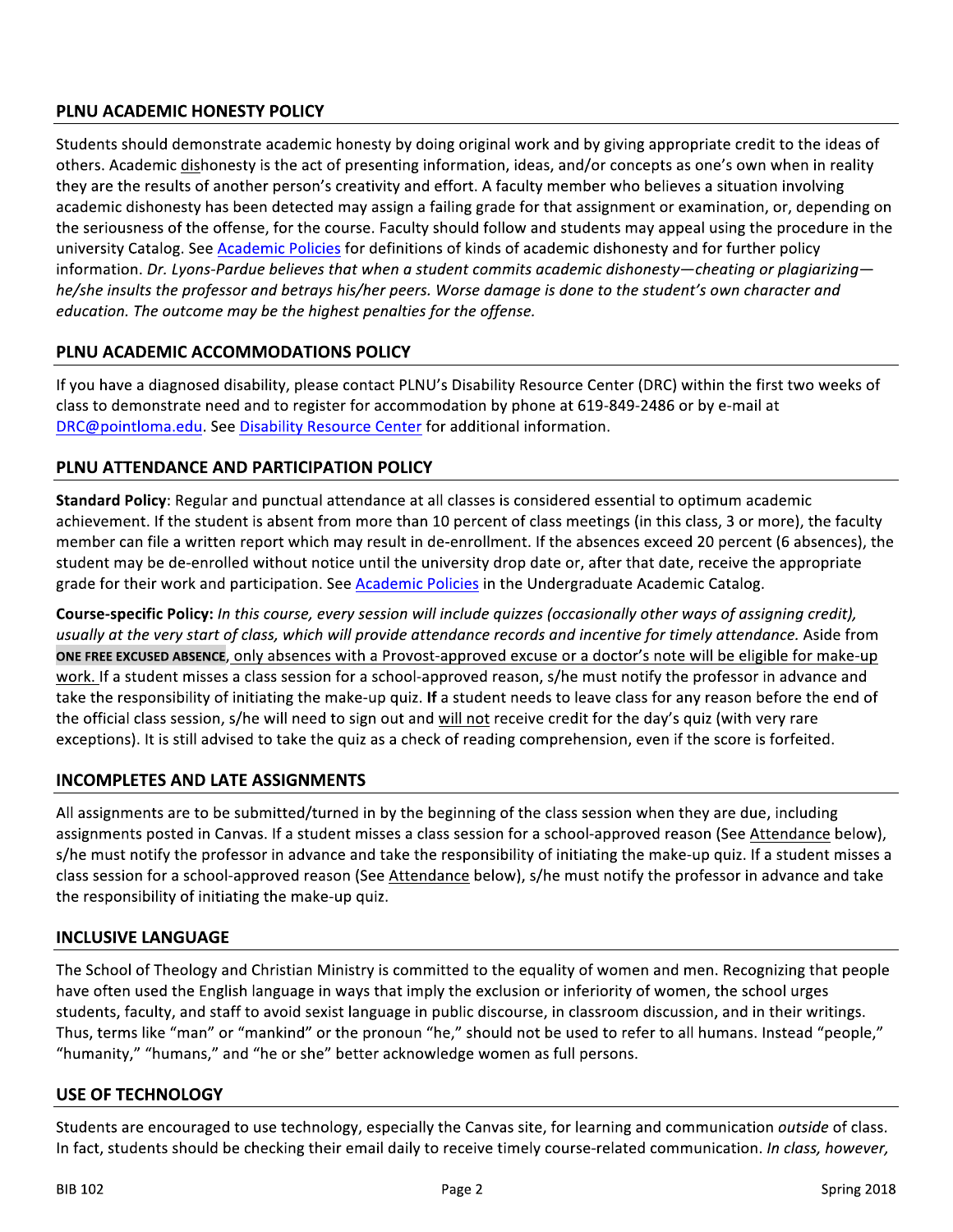the professor has banned the use of electronic devices, except by permission or in the case of specific need. (Contact the prof. for accommodations.) For the sake of optimal student learning, and knowing the distractions available with just one click, you may not use laptops, iPads, or any mobile phone during class.

## **FINAL EXAMINATION POLICY**

This course's final exam is Thursday, May 3, 2018 at 10:30 A.M. -1:00 P.M. Successful completion of this class requires taking the final examination on its scheduled day. See the Class Schedules site. No requests for early examinations or alternative days will be approved.

## **ASSESSMENT AND GRADING**

This class is designed to guide students through the diverse and sometimes confusing collection of books that we know as the New Testament. Because reading the New Testament is the heart and focus of the class, daily class attendance/participation and frequent quizzes are the primary accountability tools for keeping students on pace with the assigned readings. Class lecture will focus on the history, theology, and narrative characteristics of the biblical texts.

| <b>Assessment Item</b>     | % of Total GRADE               |
|----------------------------|--------------------------------|
| Quizzes                    | 30% (equivalent to 300 points) |
| Short Essay(s)             | $15% = 150$ points             |
| <b>Practice Exams</b>      | $5% = 50$ points               |
| <b>Midterm Examination</b> | $20% = 200$ points             |
| <b>Final Examination</b>   | $30\% = 300$ points            |

Quizzes (collectively worth 30% of total grade), whether individual or occasionally group, will focus on significant characteristics, unique features, characters, and concepts in the day's assigned reading. Quizzes will be administered in class nearly every day, usually near the start of class (and should be expected daily; thus, most are not listed on course schedule below). Students are strongly encouraged to utilize the weekly Reading Guides available on Canvas. Quizzes will help students have an idea of the material and question forms that will appear on examinations. On the rare occasion that an assignment replaces a quiz, the score will be worth the same amount as a quiz. The student's lowest quiz score will be dropped. Extra credit will be available on many quizzes, but the student may earn no more than a 105% average overall in this grading category. [Fulfills Outcomes #1 and 4]

Short Essays (15% of total grade; 150 total points): Everyone must write the In-Class Short Essays on the Gospels on Tuesday, Feb. 20. This essay will be open-Bible (only course textbook version: NOAB) and students may use handwritten notes (not Reading Guides). The essay questions will draw from class lectures and assigned Bible readings. The purpose of this course requirement is to allow students to synthesize information from their reading and lectures, trying out methods of biblical interpretation modeled in class. By articulating brief but supported answers to questions, a student will move beyond information repetition to analysis and comparison. Students will receive a list of general topics the week beforehand. There will be two ways to earn these 150 points. Students' scores may not exceed an average of 105% on the essays. [Fulfills Outcomes #2, 3, and 4]

- (1) Student writes required In-Class Short Essays on the Gospels and is satisfied with her/his grade out of 75; score is doubled, thereby counted out of 150 (e.g.,  $80\% = 60/75$  pts x2 = 120/150) to fulfill this entire course requirement.
- (2) Student writes required In-Class Short Essays, but wants to boost grade. In that case, first set of Short Essays counts for only 75 pts. Then the student may write a second set of short essays responding to provided prompts on his/her own time using proper research and citation methods. (Prompt options and instructions will be announced ~March 20. The finished essays will be submitted via Canvas prior to class time on due date; See Course Schedule.) The result is 75 + 75 = 150 total points possible.

Practice Examinations (5% of total grade; 50 points total) will use questions from actual exams, Midterm and Final, taken from previous sections of this course (modified slightly for online format). They will be available on Canvas in the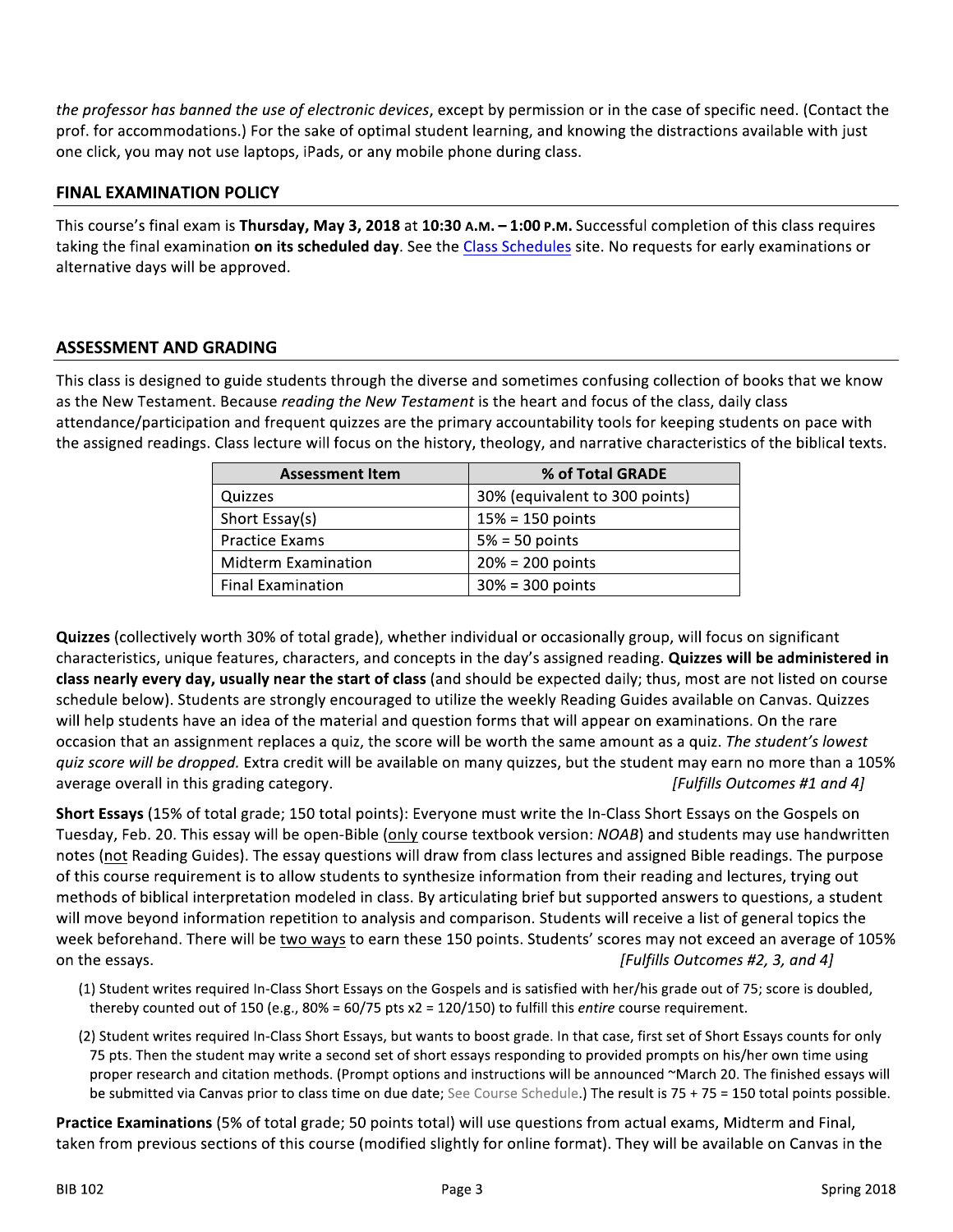week before the Midterm or Final Exams, respectively, for students to assess their learning and to practice taking the exams in preparation. If the student completes the full online practice exam before the actual exam, s/he will earn the full 25 points for each.

The Midterm Examination (20% of total grade) will be held during class time (See Course Schedule) and will cover the Gospels and Acts (with a few questions from the Apocrypha). The questions will be drawn from lectures, introductory notes from The New Oxford Annotated Bible, and assigned Scripture readings. The test will be comprised of some multiple choice, true/false, and (mostly) matching questions. A study guide will be distributed digitally at least one week before the exam. The student may earn no more than 105% on the Midterm Exam. [Fulfills Outcomes #1-4]

The Final Examination (30% of total grade) will cover the entire New Testament corpus and all materials assigned for class. The exam will resemble the Midterm, but will be larger. As with the Midterm, a study guide will be distributed at least one week before the exam. The Final will be held Thur, May 3, 2018 at 10:30 A.M. - 1:00 P.M. See "Final Examination Policy" above. The student may earn no more than 105% on the Final Exam. [Fulfills Outcomes #1-4]

Letter grades will be assigned according to the following scale:

| <b>Points</b> | Grade | <b>Points</b> | Grade |
|---------------|-------|---------------|-------|
| 94-100%       |       | 73-77%        |       |
| 90-93%        |       | 70-72%        | C-    |
| 88-89%        | B+    | 67-69%        | D+    |
| 83-87%        | R     | 63-66%        |       |
| 80-82%        | в-    | 60-62%        | D-    |
| 78-79%        |       | 59% and below |       |

## **COURSE SCHEDULE AND ASSIGNMENTS**

| <b>UNIT</b>                                     | Wk                      | <b>Date</b>    | DUE: Have read by class time ("R");<br>In-class assessments                                                                                                                                                    | <b>CLASS TOPIC</b>                                                                                                    |
|-------------------------------------------------|-------------------------|----------------|----------------------------------------------------------------------------------------------------------------------------------------------------------------------------------------------------------------|-----------------------------------------------------------------------------------------------------------------------|
|                                                 | $\mathbf{1}$            | Thurs, Jan 11  |                                                                                                                                                                                                                | <b>INTRODUCTION TO BIB 102;</b><br><b>WHY STUDY THE NEW TESTAMENT?</b>                                                |
| <b>INTRODUCTION</b>                             | $\overline{2}$          | Tues, Jan 16   | Canvas: Academic Honesty Quiz (Quiz #1) * Do not<br>forget over MLK Weekend!<br>R: Apocrypha: 1 Maccabees - Intro. + Ch. 1 to Ch. 3 v. 9<br>[=1:1-3:9] and 2 Maccabees - Intro. + 2:19-10:9<br>(Practice Quiz) | <b>HISTORICAL OVERVIEW: FROM ALEXANDER</b><br>TO THE FIRST JEWISH WAR AGAINST ROME;<br><b>OLD TESTAMENT APOCRYPHA</b> |
|                                                 |                         | Thurs, Jan 18  | <b>R:</b> Mark Ch. 1; Matthew Chs. $1-4$ ; Luke Chs. $1-4$ ; and<br>John Chs. $1-2$ .<br><b>Quiz #2</b> (Quizzes are not listed elsewhere on schedule; almost daily)                                           | <b>WHAT IS THE NEW TESTAMENT?</b><br><b>INTRODUCTION TO THE GOSPELS</b>                                               |
| <b>ACTS</b><br><b>NARRATIVES: GOSPELS &amp;</b> | $\overline{\mathbf{3}}$ | Tues, Jan 23   | R: Mark $-$ Intro.; Chs. 1–8                                                                                                                                                                                   | THE GOSPEL ACCORDING TO MARK<br><b>OLD TESTAMENT IN THE NEW APPROACH</b>                                              |
|                                                 |                         | Thurs, Jan 25  | R: Mark Chs. 9-16                                                                                                                                                                                              | <b>MARK (CONTINUED)</b>                                                                                               |
|                                                 | 4                       | Tues, Jan 30   | R: Matthew $-$ Intro.; Chs. 1-19                                                                                                                                                                               | THE GOSPEL ACCORDING TO MATTHEW                                                                                       |
|                                                 |                         | Thurs, Feb 1   | $R:$ Matthew Chs. 20-28                                                                                                                                                                                        | <b>MATTHEW (CONTINUED); THE SYNOPTIC</b><br><b>GOSPELS</b>                                                            |
|                                                 | 5                       | Tues, Feb 6 *  | R: Luke $-$ Intro.; Chs. 1-15                                                                                                                                                                                  | THE GOSPEL ACCORDING TO LUKE                                                                                          |
|                                                 |                         | Thurs, Feb 8 * | R: Luke 16-24                                                                                                                                                                                                  | LUKE (CONTINUED)                                                                                                      |